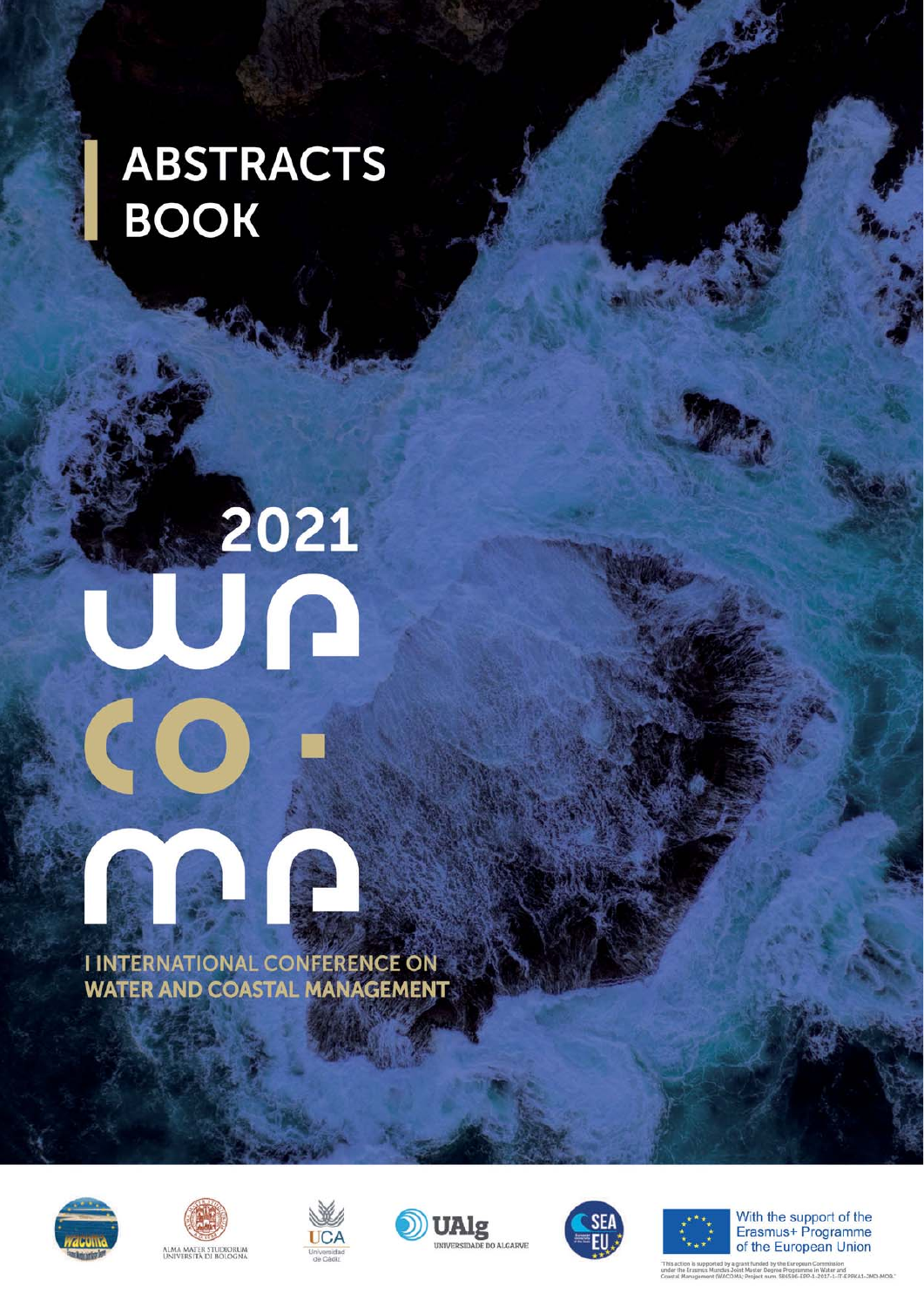

### Experimental evidence of how contamination might modify the shrimps' population dynamics and make them susceptible to spatial isolation

David Salvatierra<sup>1</sup>, Ángela Rodríguez-Ruiz<sup>1</sup>, Andrea Cordero-de-Castro<sup>1</sup>, Julio López<sup>2</sup>, Francisco Baldó $^3$ , Julián Blasco $^1$ , Cristiano V.M. Araújo $^1$ 

<sup>1</sup> Department of Ecology and Coastal Management, Institute of Marine Sciences of Andalusia (CSIC), Puerto Real, Cadiz, Spain<br><sup>2</sup> Department of Catelan Institute for Water Research (ICRA), Scientific and Technological Park

<sup>2</sup> Department of Catalan Institute for Water Research (ICRA), Scientific and Technological Park of the University of Girona, H2O Building, C/Emili Grahit, 101, 17003 Girona, Spain

<sup>3</sup> Spanish Institute of Oceanography, Oceanographic Center of Cadiz (IEO-CSIC), Cadiz, Cadiz, Spain

Contact e-mail[: luis.salvatierra@studio.unibo.it](mailto:luis.salvatierra@studio.unibo.it)

#### **ABSTRACT**

Contamination is likely to affect the landscape composition, usually linked to ecological fragmentation, which may impact the distribution, persistence and abundance of species. In the current study, the estuarine shrimp *Palaemon varians* was exposed to copper (25 and 0.5 μg/L) simultaneously to predation signal and food to evaluate the organism's spatial distribution within a spatially heterogeneous landscape. All experimental landscapes were simulated in the Heterogeneous Multi Habitat Assay System (HeMHAS). As results, *P*. *varians* detected and avoided copper, however, predation signal shifted the response to preference over regions with conditions previously avoided, even if that meant to increase copper exposure. When confronted to move towards environments with high food availability, lower connectivity occurred among the shrimps' populations isolated by contamination and predation risk simultaneously. This indicate that contamination might: (i) trigger avoidance in shrimps, (ii) prevent the colonisation towards foraging areas, (iii) enhance the populations' isolation and (iv) make populations more susceptible to local extinction.

#### **KEYWORDS**

Spatial distribution, stressors, ecological fragmentation, HeMHAS.

#### **INTRODUCTION**

Landscape ecology studies the use of resources that are spatially heterogeneous and how organisms live, reproduce, disperse and interact within a landscape mosaic (Turner, 2005). Several factors, either natural or anthropogenic may cause ruptures in the connectivity changing the landscape composition (Fuller, et al., 2015), which is typically linked to ecological fragmentation, limiting the mobility of organisms among habitats and affecting the populations persistence (Holyoak, 2000).

Contamination has particularly shown to play an important element for the plasticity on habitat selection by aquatic organisms (Araújo, et al., 2020b). This role has received special attention with the novel methods of exposure to contaminants, in which the effects of contamination can be assessed from a landscape perspective. In this sense, organisms are exposed to a chemically heterogeneous scenario and then it is possible to assess how contamination affects the spatial distribution of organisms.

The aim of the present study is to evaluate the role of contamination (copper) on the connectivity loss among habitats and the consequences for the spatial isolation of populationsof the estuarine shrimp *Palaemon varians*. The HeMHAS (Heterogeneous Multi-Habitat Assay System) was used to simulate spatially heterogeneous landscapes. In order to provide more ecological relevance to the study, in addition to contamination as

stressor, two factors were also simultaneously tested: fish kairomones (as predation signal) and food availability.

#### **MATERIALS AND METHODS**

The estuarine shrimp *P*. *varians* was sampled in the salt pond Salina La Esperanza (Puerto Real, Spain). This species is able to detect and avoid some contaminants (Araújo, et al., 2020b). Tests were performed in the HeMHAS, which comprises several independent compartments that can be connected to simulate environmental scenarios with different levels of connectivity among them (Fig. 1).



**Figure 1:** Spatial arrangement design of the experiments

Copper was used as reference substance due to its repellent effect previously observed in *P*. *varians* (Araújo, et al., 2020a). Two levels of contamination were used: low (0.5 μg/L) and high (25 μg/L), representing, respectively, an environmentally relevant concentration and a highly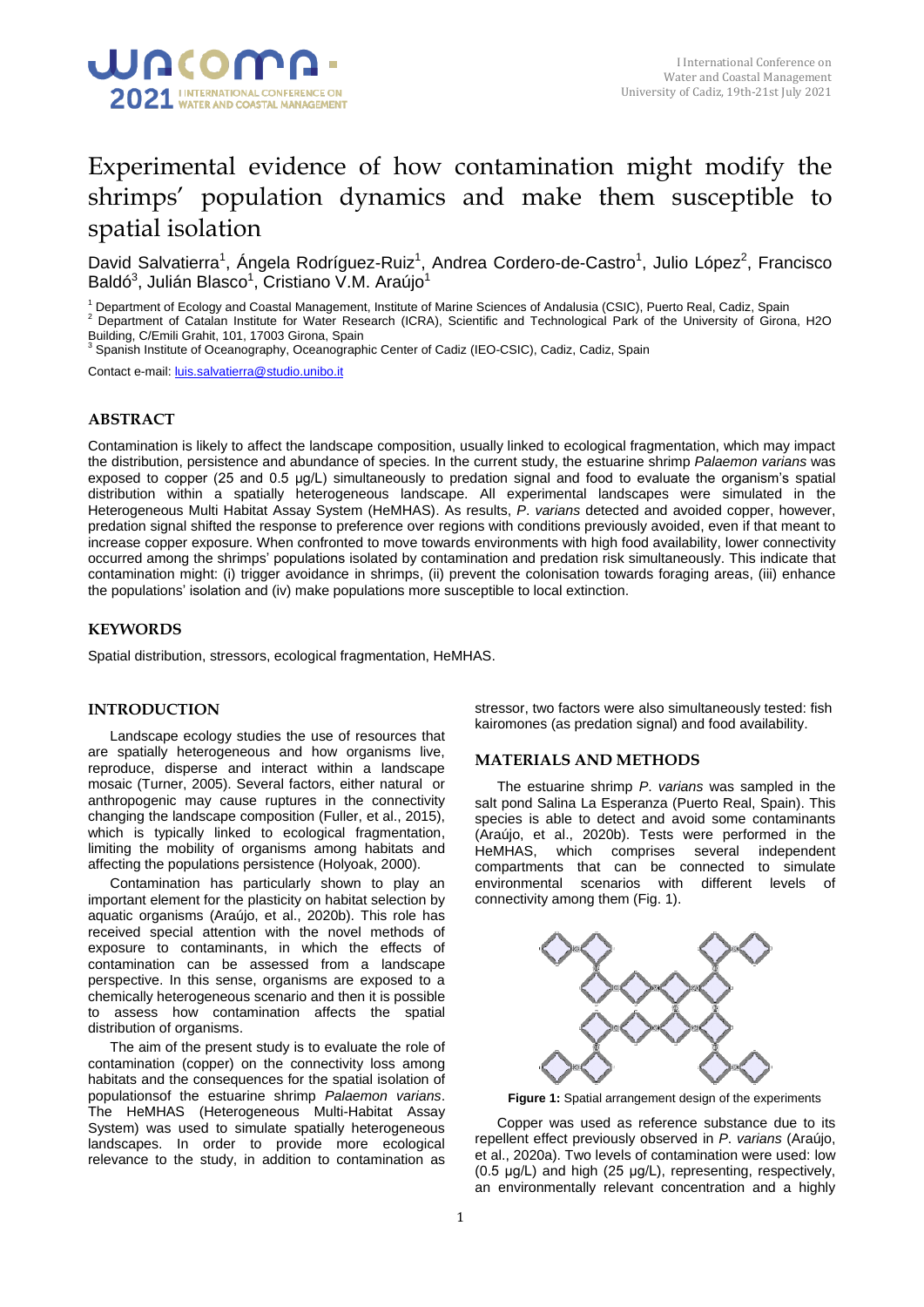

contaminated environment. As predator signal, it was used fish kairomones collected from filter of a recirculating aquaculture system culturing *Seriola dumerili* and *Sparus aurata*.

Different scenarios varying regarding the levels of contamination and presence of predators and food were simulated in the HeMHAS to create heterogeneous landscapes (Fig. 2). Experiments were conducted in darkness, under regulated temperature (~20°C) and the location of organisms was recorded each 30 min for 4 hours.



**Figure 2:** Experimental design of experiments. Column a): experiments with copper (up), copper vs kairomone (middle), and colonisation (down) experiments. Compartments colored in white: control water; red: 25 μg/L copper; light pink: 0.5 μg/L copper; ocher: kairomones; salmon: kairomones + 25 μg/L copper; blue: food. Column b): arrangement for data analysis in regions (4 compartments) and areas (2 compartments)

#### **RESULTS**

Fig. 3 shows that shrimps were able to detect copper and avoided the higher concentration, in the arrangement for areas (HCC in plot *b*) and for regions (HCC in plot *a*). With kairomones (plots *c* and *d*), the response changed: shrimps preferred the compartments with copper (HCC and LCC). This preference is discriminated in the plot *d*, since within the regions with copper influence, organisms preferred the areas without the contaminant (IHC and ILC).



**Regions**: HCC: High copper conc.; LCC: Low copper conc.; UHC: Undisturbed along to high conc.; ULC: Undisturbed along to low conc.













**Figure 3:** Distribution of organisms exposed to copper (*a* and *b*) and copper + kairomones (*c* and *d*). The columns' colors are coincident with the colors of arrangements for data analysis

For colonisation assays (Fig. 4), the shrimps were able to colonise the areas with food; although, higher (not